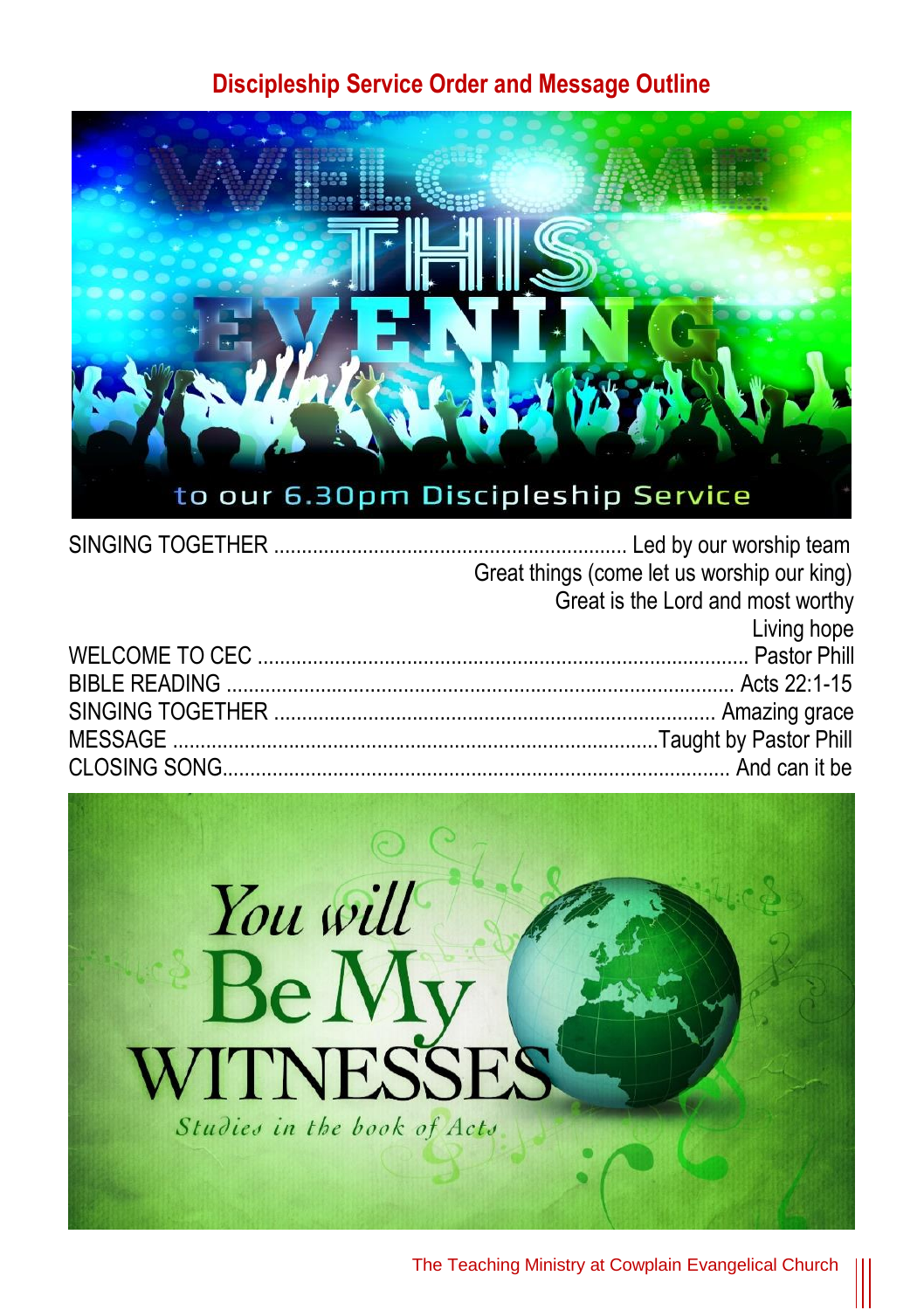## **You will be my witnesses#61 How a negative turns into a positive: 2 Acts 22:1-15**



 $\parallel$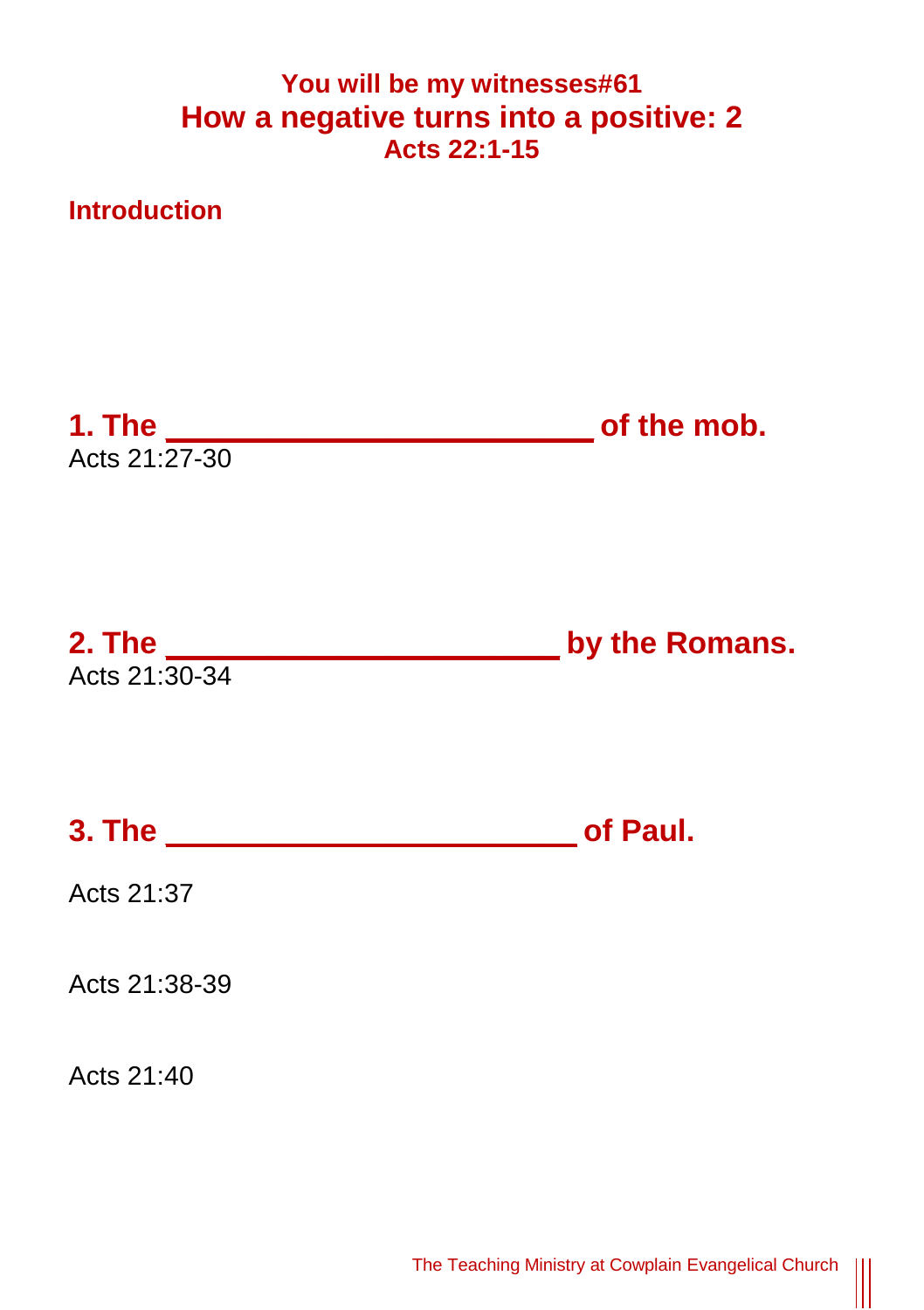| How to turn a negative situation into a positive testimony: |                        |
|-------------------------------------------------------------|------------------------|
| 1. Accept the situation is from                             |                        |
|                                                             |                        |
| 3. Do everything you can to win the<br>Acts 22:1            |                        |
| Acts 22:2                                                   |                        |
| 1. Paul's _____________<br>Acts 22:3                        | before his conversion. |

Acts 22:4

Acts 22:5